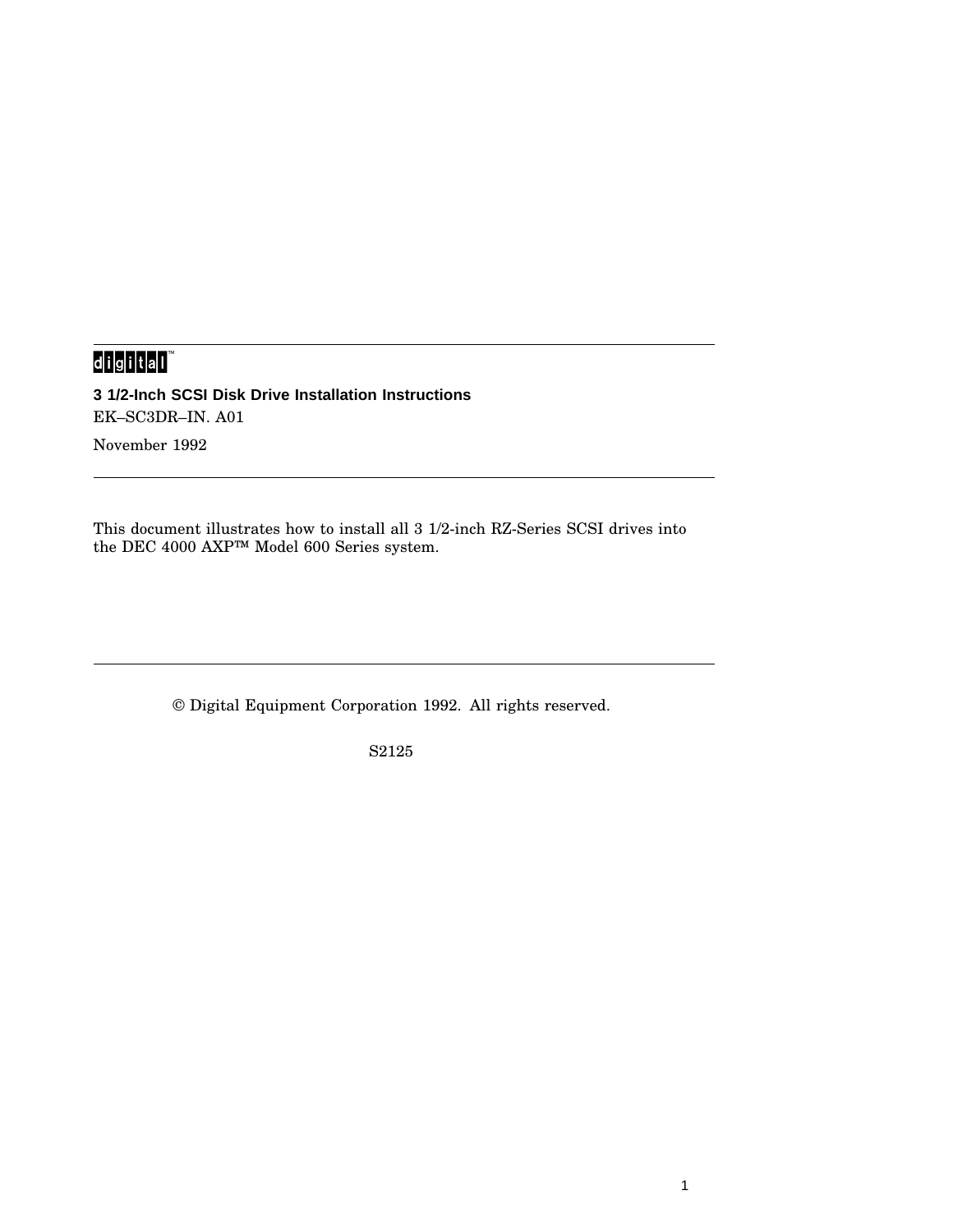## **1 RZ-Series 3 1/2-Inch Fixed Disks**



**Figure 1 SCSI Terminators and Resistor Packs for 3 1/2-Inch Drives**

When adding a SCSI 3 1/2-inch disk drive to the DEC 4000 AXP system, remove the three resistor packs and two power termination jumpers shown in Figure 1 to avoid bus problems.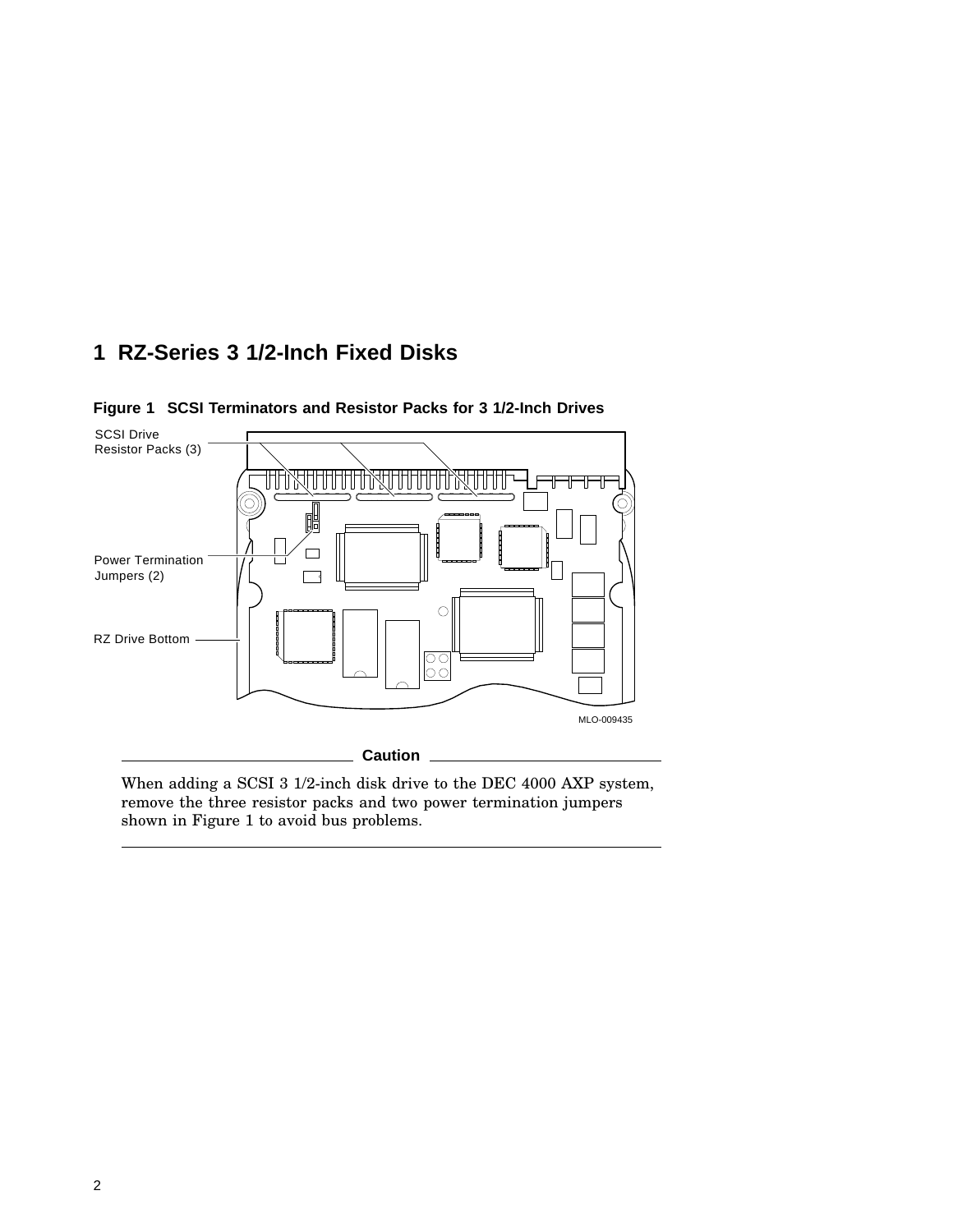

**Figure 2 RZ-Series 3 1/2-Inch Storage Assembly**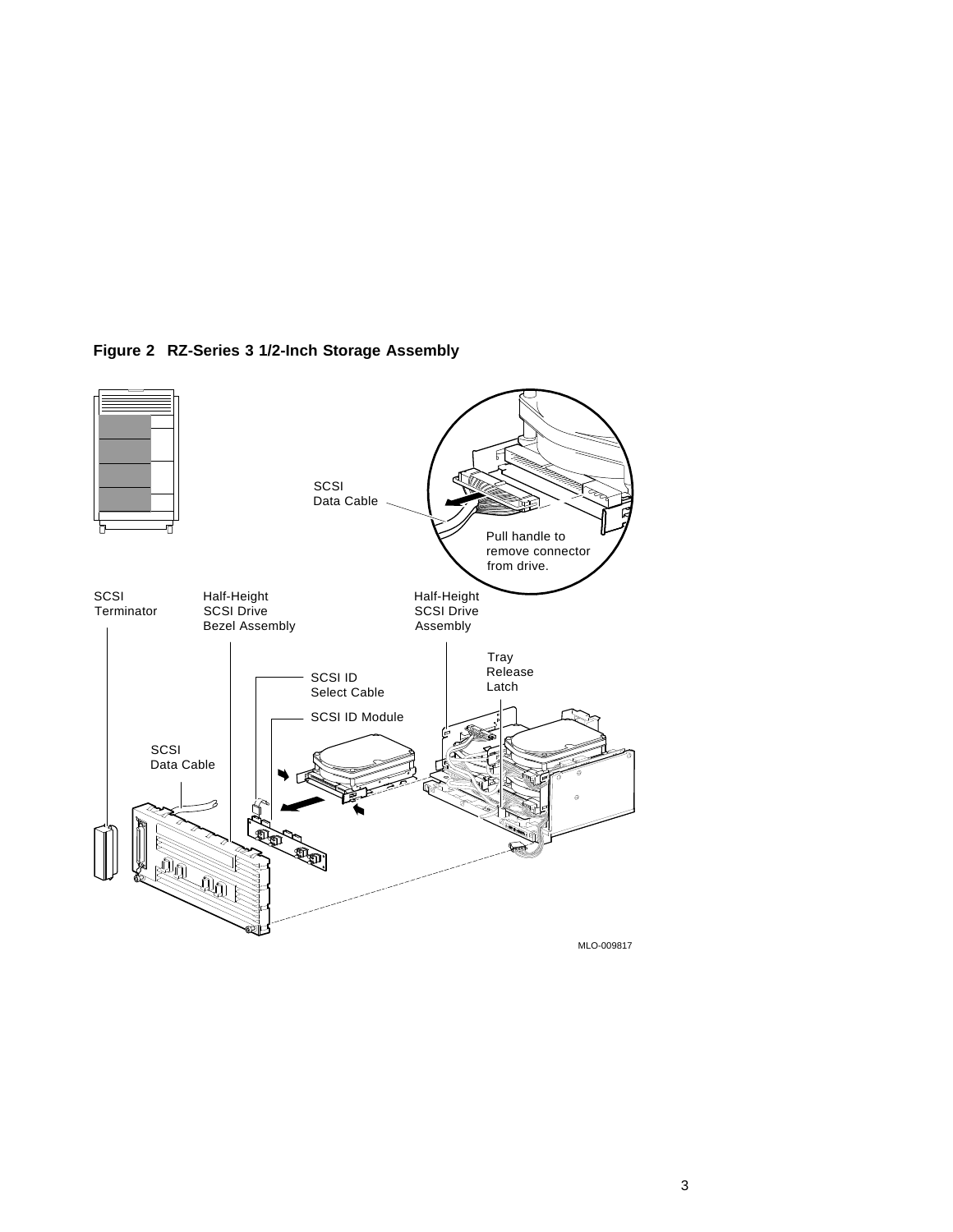

**Figure 3 RZ-Series 3 1/2-Inch Fast SCSI Storage Assembly**